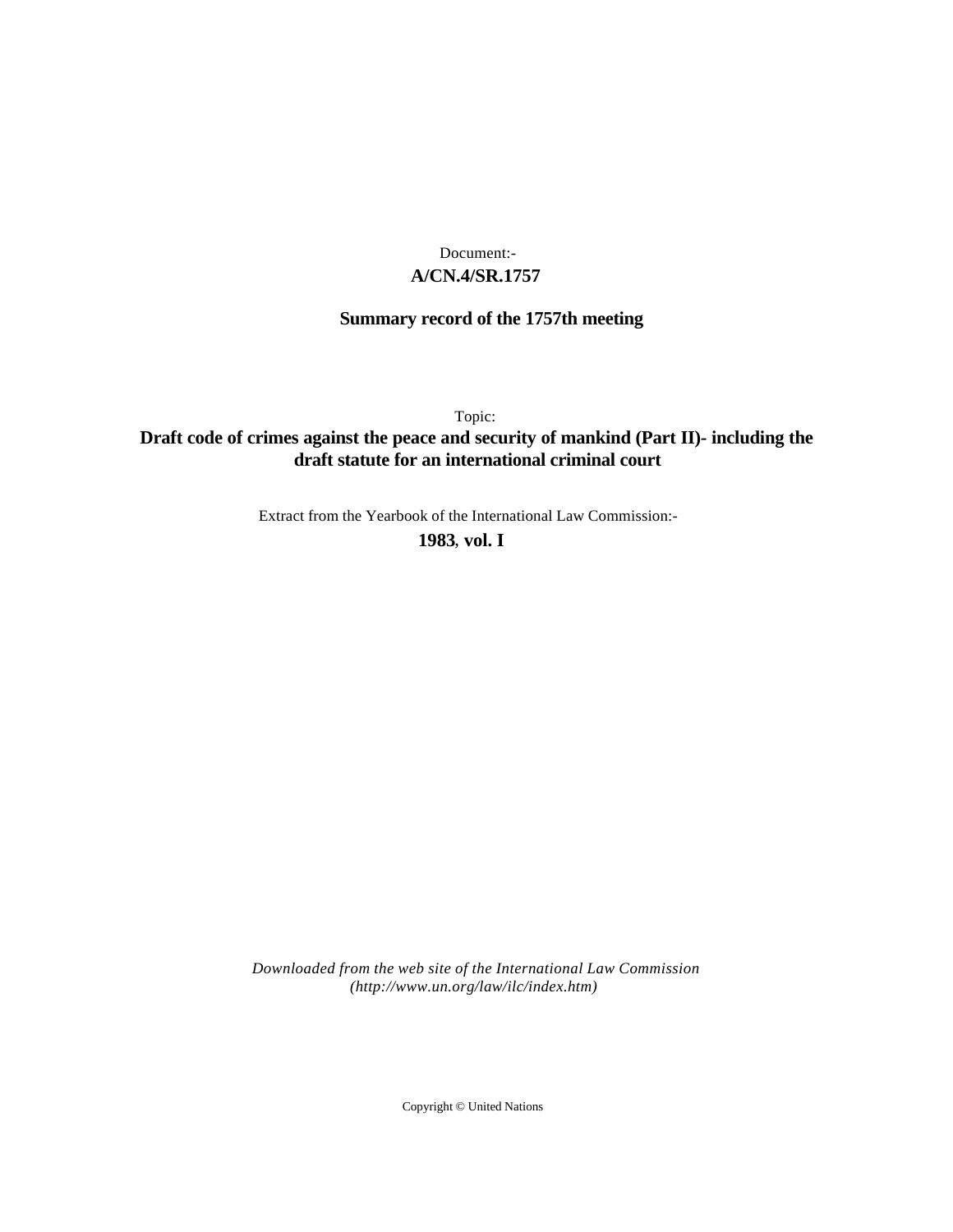Penalties; by the Geneva Protocol of 24 October 1924,<sup>5</sup> which had established the principle of compulsory arbitration and had, for the first time, termed war of aggression an international crime; by the declaration of 24 September 1927,<sup>6</sup> which had been adopted under the auspices of the League of Nations and had been worded along the same lines as the Geneva Protocol; and by the Kellogg-Briand Pact,<sup>7</sup> to which more than 60 States had acceded. After the Second World War, the General Assembly had taken account of the concerns of States by requesting the International Law Commission, in resolution 177 (II) of 21 November 1947, to formulate the principles recognized by the Niirnberg Tribunal, to draw up a list of acts constituting offences against the peace and security of mankind and to prepare a draft code of such offences. Consideration of the draft code had been suspended for several years, but, at its thirty-third session, the General Assembly had decided to resume it and, in its resolution 37/102 of 16 December 1982, it had requested the Commission to examine the question as a matter of priority.

11. In the third place, such offences should not be regarded as things of the past. Technological developments, the arms race and the hegemonism of certain States suggested that the world was not at present safe from offences against the peace and security of mankind. The elaboration of a draft code on such offences was fully justified by the preventive and dissuasive effect such an instrument would have.

12. In the fourth place, it could be asked how the draft code would fit into the United Nations system. In the preamble to resolution 35/49 of 4 December 1980 relating to the draft code, the General Assembly had recalled its belief that

. . . the elaboration of a Code of Offences against the Peace and Security of Mankind could contribute to strengthening international peace and security and thus to promoting and implementing the purposes and principles set forth in the Charter of the United Nations.

It was quite clear that, in the General Assembly's opinion, the elaboration of a new draft code could only contribute to the strengthening of the Charter.

13. Lastly, the elaboration of the draft code under consideration should be an opportunity for the Commission not only to codify, but also to develop, international law in general and to contribute to the development of international penal law. In internal penal law, which defined offences clearly and precisely, there was a legal framework in which the conduct of offenders, who were usually individuals, could be assessed, as well as means of suiting penalties to circumstances. Judging by the observations on the draft code made by delegations in the Sixth Committee of the General Assembly (see A/CN.4/365, sect. V), the Commission would have to deal with the criminal

responsibility of States. If it did so, it would have to make certain adjustments to take account of new circumstances. It was because of such adjustments that the draft code would be of a progressive nature and, thus, contribute to the establishment of a new legal order.

14. In internal penal law, the State exercised sovereignty over a specific geographical area and everyone in that area. The fact that the draft code would not fully take account of the concept of territoriality was no reason to reject it. Switzerland was considering the possibility of exchanging Swiss ordinary-law criminals serving their sentences abroad for criminals of other States serving their sentences in Switzerland. Following the Second World War, the Niirnberg and Tokyo Tribunals had introduced the concept of the international criminal responsibility of the individual: the individual had thus moved from the internal level to the international level. Those examples called for an open-minded attitude during the elaboration of the draft code.

15. Opinions differed with regard to the criminal responsibility of States, juridical persons and *de facto* groups, but such differences should not be an insurmountable problem. Changes were now taking place in the penal law of States. For example, the French draft penal code provided for the punishment of offences committed by juridical persons; and, in Zairian case law, judgments had been rendered in which criminal responsibility had been attributed to juridical persons and the penalties had taken account of the nature of the offenders. International law could not fail to take account of the development of internal penal law. In the context of the new law, he would be in favour of the non-applicability of statutory limitations to offences, as in the case of war crimes, and of the principle of compulsory extradition.

*The meeting rose at 11.10 a.m.*

### **1757th MEETING**

*Monday, 9 May 1983, at3p.m.*

### *Chairman:* Mr. Laurel B. FRANCIS

*Present:* Mr. Balanda, Mr. Barboza, Mr. Boutros Ghali, Mr. Calero Rodrigues, Mr. Evensen, Mr. Flitan, Mr. Jagota, Mr. Lacleta Munoz, Mr. Malek, Mr. McCaffrey, Mr. Ogiso, Mr. Quentin-Baxter, Mr. Razafindralambo, Mr. Reuter, Mr. Riphagen, Sir Ian Sinclair, Mr. Stavropoulos, Mr. Sucharitkul, Mr. Thiam, Mr. Ushakov, Mr. Yankov.

<sup>5</sup> See 1755th meeting, footnote 6.

<sup>6</sup>  *Ibid.,* footnote 7.

<sup>7</sup>  *Ibid.,* footnote 8.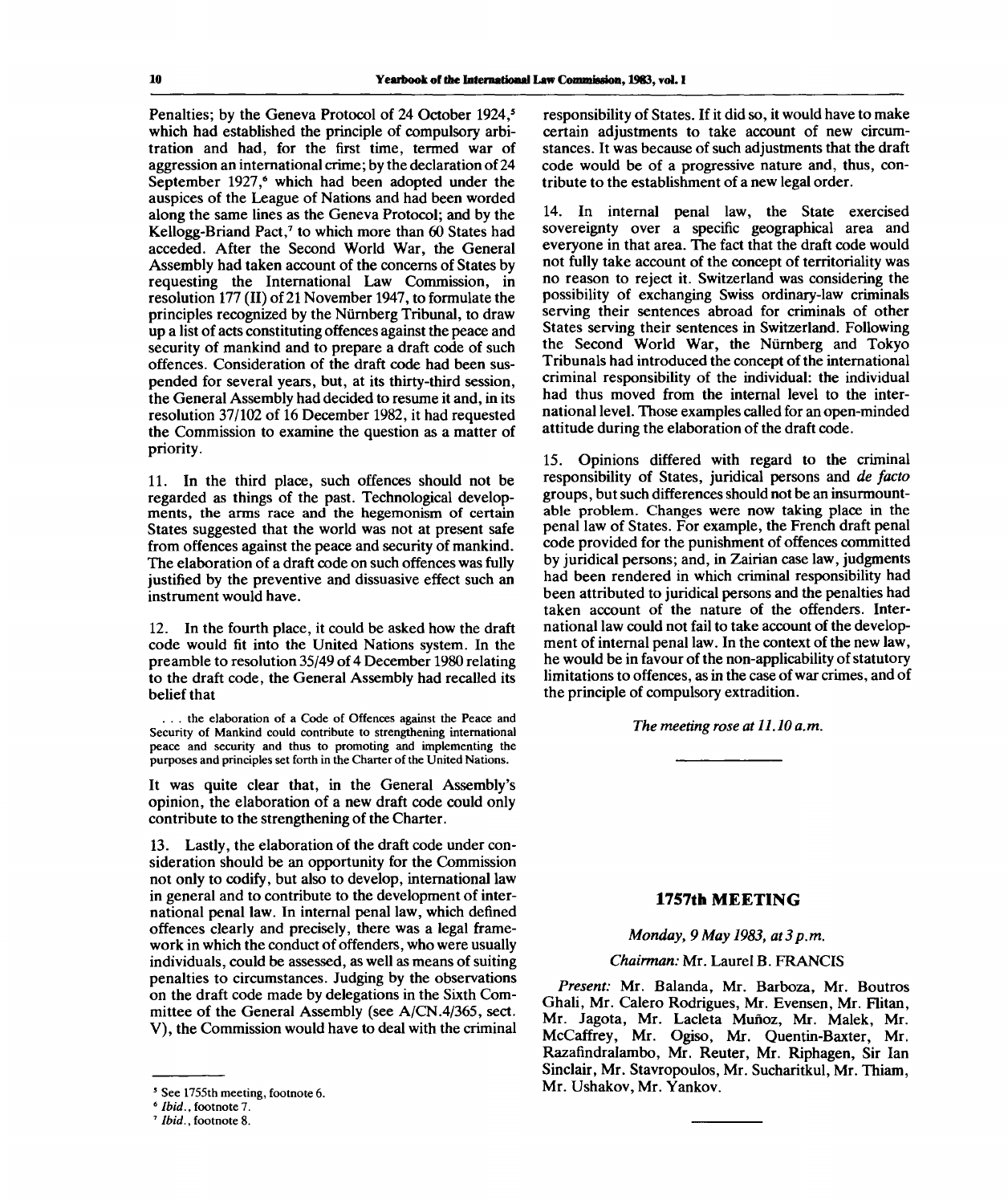# **Draft Code of Offences against the Peace and Security of Mankind<sup>1</sup>**  *(continued)* **(A/CN.4/364,<sup>2</sup> A/CN.4/365, A/CN.4/368, A/CN.4/369 and Add.l and 2<sup>3</sup> )**

#### [Agenda item 4]

#### FIRST REPORT OF THE SPECIAL RAPPORTEUR *(continued)*

1. Mr. STAVROPOULOS said that, of all the items on the agenda, the topic under discussion was the one with the longest history both in the United Nations and in the Commission itself. Since the Commission, in response to a request made by the General Assembly in 1947, had submitted its first draft Code of Offences against the Peace and Security of Mankind, the General Assembly had on several occasions decided to defer consideration of the matter before referring it to the Commission again in 1981. The question that came to mind was what had led the General Assembly to the belief that it could now deal successfully with an item which it had avoided facing for almost 30 years, particularly since the experience of the United Nations in dealing with the matter had, if anything, been rather adverse. If he had been a representative to the General Assembly when the resolution relating to the draft code had been debated, he would have shared the doubts expressed by Canada and France.<sup>4</sup> nave shared the doubts expressed by Canada and France.<br>But since the resolution had been adopted.<sup>5</sup> the Commission had a duty to discharge, and it had to ensure that the task was performed effectively.

2. When introducing his first report (1755th meeting), the Special Rapporteur had raised the question whether it was possible to define the crimes but not the penalties. There was a further question to consider, namely whether it was possible to have a code without a penal jurisdiction to enforce it. That was a point which should be given particular emphasis in the preliminary report which the Commission was to submit to the General Assembly at its thirty-eighth session. A decision by the General Assembly that a penal jurisdiction to enforce the code was indeed necessary would not, of course, make matters easier; quite the contrary. He believed nevertheless that such a jurisdiction was indispensable.

3. In 1957, the General Assembly itself had recognized the relationship between international criminal jurisdiction, aggression and the draft Code of Offences against the Peace and Security of Mankind. It would be recalled that the question of establishing an international criminal jurisdiction had first been raised by the General Assembly in 1948 and that the Commission, at its second session, in 1950, had concluded that the establishment of an international judicial organ for the trial of persons charged with genocide or other crimes was both desirable and

possible.<sup>6</sup> The two Committees of 17 set up by the General Assembly in 1950 and 1952, respectively, had prepared a draft statute of an international criminal court and had submitted it to the General Assembly<sup>7</sup> which, in 1954 and again in 1957, had decided to postpone consideration of the matter until it had taken up the report of the Special Committee on the Question of Defining Aggression and the draft Code of Offences against the Peace and Security of Mankind.<sup>8</sup> In 1968, when discussing the report of the Special Committee on the Question of Defining Aggression, the General Assembly had decided to complete a first discussion of the question of aggression and to defer the other two items to a later session, when further progress would have been made in arriving at a generally agreed definition of aggression. A draft Definition of Aggression had been submitted to the General Assembly at its twenty-ninth session, in 1974, and the Secretary-General, in a memorandum addressed to the General Committee, had drawn the attention of Member States to the three related questions.<sup>9</sup> On that occasion, the General Assembly had adopted the occasion, the Oeneral Assembly had adopted the<br>Definition of Aggression<sup>10</sup> by consensus but had taken no action on the two other issues, namely the draft code and the establishment of an international criminal jurisdiction.

4. Now that consideration of a draft code had been resumed and that a definition of aggression was available, it appeared that the international community should also deal with the question of an international criminal jurisdiction. Many States, including most of the permanent members of the Security Council, had expressed that view during the recent discussions in the General Assembly on the question of a code. The history of the item under consideration proved the existence of an indissoluble link between the two concepts; indeed, article 1 of the 1954 draft code provided that individuals responsible for offences against the peace and security of mankind, as defined in the code, should be punished. If the General Assembly were to decide that the question of establishing an international criminal jurisdiction should be taken up once more, the 1953 report of the second Committee of 17<sup>11</sup> could serve as a basis for discussion in the Sixth Committee of the General Assembly or in the Commission.

5. The international community should not continue to be unprepared to enforce justice when faced with war crimes and crimes against mankind itself, as had happened in the First and Second World Wars and in a considerable number of undeclared wars since then. In the First World War, the principle *nullum crimen, nulla poena sine lege* had prevailed; in the Second, it had been

<sup>&</sup>lt;sup>1</sup> For the text of the draft code adopted by the Commission in 1954, see 1755th meeting, para. 10.

<sup>2</sup> Reproduced in *Yearbook . . . 1983,* vol. II (Part One).

<sup>3</sup>  *Idem.*

<sup>4</sup> See *Official Records of the General Assembly, Thirty-fifth Session, Sixth Committee,* 11th meeting, paras. 7-12 (Canada); and 15th meeting, paras. 9-10 (France).

<sup>5</sup> General Assembly resolution 36/106 of 10 December 1981.

*<sup>6</sup>* See 1755th meeting, footnote 16.

<sup>7</sup>  *Ibid.,* footnote 17.

<sup>8</sup> General Assembly resolutions 898 (IX) of 14 December 1954 and 1187 (XII) of 11 December 1957.

<sup>9</sup> A/BUR/182, para. 26.

<sup>&</sup>lt;sup>10</sup> General Assembly resolution 3314 (XXIX) of 14 December 1974, annex.

<sup>&</sup>lt;sup>11</sup> See 1755th meeting, footnote 17.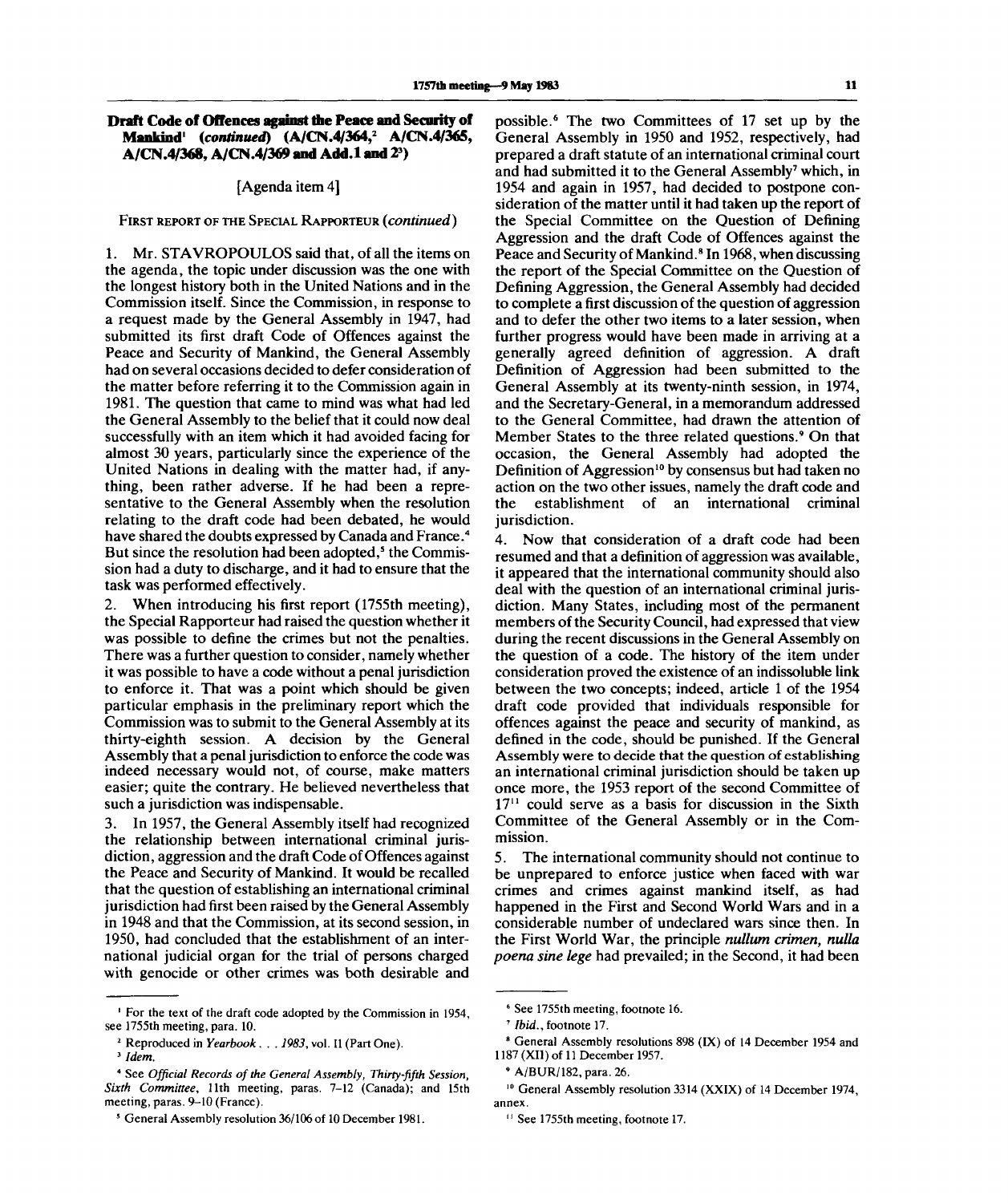ignored. In view of the uniquely atrocious quality of the acts perpetrated, and against the background of the Kellogg-Briand Pact,<sup>12</sup> the United Nations War Crimes Commission had decided to disregard the principle when drafting a procedure for trying German war criminals, and that decision had eventually led to the establishment of the Niirnberg and Tokyo Tribunals. He agreed with the view expressed in the Special Rapporteur's report (A/ CN.4/364, para. 25) that the Niirnberg system was an important precedent, but that its incidental and contingent features and the *ad hoc* character of the Tribunal which it had instituted were matters for regret. The system had been criticized for placing the vanquished under the jurisdiction of the victors. Everything possible should be done to avoid the recurrence of such a situation. Without a law defining both the crime and its punishment, the draft code might merely be a stylistic exercise.

6. Mr. BARBOZA stressed the preliminary nature of the remarks he was proposing to make on a subject which he considered vast and difficult. The Commission must first of all determine the scope and structure of the draft code, as it had been requested to do by the General Assembly in resolution 37/102. The fact that the study of the topic had been interrupted since 1954 was due not only to a technical reason, namely the lack of a definition of aggression, but also to the political difficulties involved. True, a political will to achieve concrete results had existed for some time, but it was of a general nature and became less clear-cut on particular aspects of the subject, especially criminal penalties, the establishment of an international jurisdiction and the criminal responsibility of the State. Certain difficulties were perhaps also due to the topic's lack of unity and the fragmentation would become even greater if the State were considered as a potential accused. The Commission should, therefore, review the work already done and consider whether certain hypotheses should be corrected, bearing in mind particularly that a definition of aggression now existed, and whether others should be added to the draft in the light of events since 1954.

7. So far as the scope of the draft was concerned, the Special Rapporteur had explicitly drawn attention to the risk of applying criteria which were too broad and would thus rob the topic of its specific nature. The title of the topic, which was very general, offered little help in the search for an adequate criterion. It referred to "the peace and security of mankind", a concept broader than that of "international peace and security" which figured in the Charter of the United Nations. The content of the latter expression was much more clearly delimited than that of the former.

8. According to paragraph 2 of article 19 of part 1 of the draft articles on State responsibility,<sup>13</sup> an internationally wrongful act resulted from the breach of an international obligation essential for the protection of fundamental interests. Any international crime could affect the peace and security of mankind once the fundamental values

referred to in article 19 were threatened, thus theoretically jeopardizing the peace and security of mankind. A specific criterion therefore had to be found to identify the crimes that should be taken into consideration in the draft. Piracy, a typically international offence although committed by individuals, should not be included in that category of crimes. One day, a category of crimes against the security of international means of transport or international trade would perhaps be established. For the moment, the point at issue was to give a content to the term "mankind" in order to determine the nature of the crimes to which the draft should apply. Certain crimes not envisaged in 1954 should be included, such as *apartheid,* colonialism, the retention of territories obtained by aggression, the employment of mercenaries and, possibly, the violation of treaties providing for the denuclearization of certain territories. All those crimes in fact endangered the peace and security of mankind. The criterion which would confer unity upon the topic need not necessarily appear in the draft; it could be mentioned in the commentary. In the absence of such a criterion, the Commission would not elaborate a code of offences against the peace and security of mankind but a code of international crimes.

9. He saw no need to introduce a political element into the concept of crime under international law. Even in internal law, the question of political offences was extremely complex. It was legal thinking that had assimilated offences under ordinary law containing a political element to political offences in the light of the perpetrator's intention. But political offences were not enumerated in any criminal code. The Commission, whose role was more like that of a legislator, should leave it to legal writers to determine whether crimes against humanity were political crimes and should not allow the inclusion of a particular crime in the draft to depend upon its political or non-political nature.

10. The subjects of international criminal responsibility could be individuals, States or certain groups in internal law. The individual seemed to be the typical subject of responsibility of the kind envisaged. It was usually thought that the individual attained the international level through the penalty. That had been the case well before the Judgments of the Niirnberg and Tokyo Tribunals, both with regard to piracy and to breaches of the customs of war. The penalty inflicted on the individual could be effective and could be punitive or preventive in nature.

11. The international criminal responsibility of States was connected with the establishment of an international criminal jurisdiction and with the stipulation of penalties appropriate to the nature of a State. There appeared to be no theoretically or legally insurmountable difficulty in that connection. The penal sanctions which could be taken against a State would then imply collective responsibility. That concept had certain weaknesses, it was true, as it meant that members of a group, although innocent, were subject to punishment by the mere fact of belonging to the group. The justice of that notion was arguable, but that it corresponded to the concept of

<sup>12</sup>  *Ibid.,* footnote 8.

<sup>13</sup> For the text, see *Yearbook. . . 1976,* vol. II (Part Two), p. 95.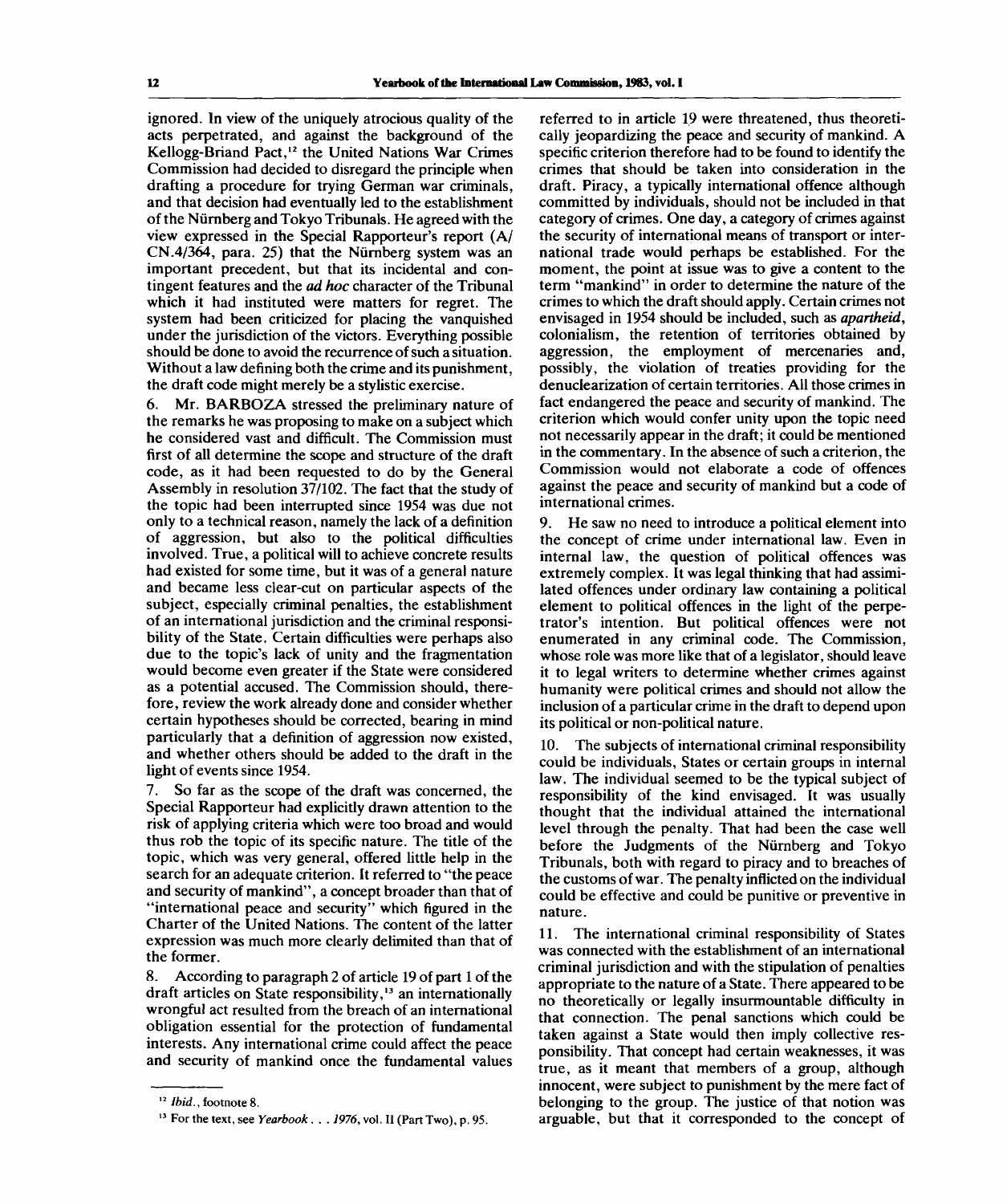punishment in international law could not be denied. An economic measure taken by way of reprisals in accordance with international law was sometimes prejudicial to citizens who bore no responsibility for the perpetration of the wrongful act which had given rise to that measure.

12. International sanctions could be simple reparations or they could take the form of penal sanctions. Reprisals, which were regarded as international sanctions, already contained a certain punitive element. The principle of reciprocity did not rule out going a little further than simple reparations. That was what distinguished a criminal sanction from a civil one. The fact that a sanction was described as a penalty and that it was inflicted by a court and not by a State was immaterial. In its Judgment of 5 February 1970 in the *Barcelona Traction* case, the ICJ had declared that certain offences violated obligations of concern to the international community as a whole.<sup>14</sup>

13. Those views, however, gave rise to practical difficulties. What States would sign an international instrument which was liable to place them in the dock? The Commission should indicate to the General Assembly that there was no legal obstacle to making States the subjects of criminal responsibility, but that a political decision would be necessary to that end. In that case, it might perhaps be advisable to bring forward the second reading of part 1 of the draft articles on State responsibility<sup>15</sup> and, more particularly, that of the provisions relating to the origin of State responsibility. No clear distinction had been drawn previously between civil and criminal responsibility. Moreover, there existed practically no precedents in the matter of criminal responsibility of States.

14. With regard to juridical persons in private law, he pointed out that the Nurnberg Tribunal had exercised great caution in examining the possible consequences for individuals of the criminal nature of certain associations under German internal law. A tendency to inflict punishment on juridical persons under private law certainly existed, but it was a limited one and met with resistance because it implied a certain form of collective responsibility which was not acceptable under internal law.

15. Mr. RAZAFINDRALAMBO noted that, in resolution 36/106, the General Assembly had invited the Commission to review the 1954 draft code with the required priority, taking into account the results achieved by the process of progressive development of international law. It was in that light that the main problems arising in connection with the examination of the draft should be viewed.

16. In the title of the topic, the General Assembly appeared to have accentuated the notion of crime. The Commission should therefore ponder the question of the kind of crimes to be considered—in other words, the scope of codification. But it should adopt a method which would enable it to choose between categories of offences

and to evaluate the degree of responsibility or accountability. The Commission could either draw upon the structure of internal criminal codes by including an introductory part devoted to general principles, or follow the example of the drafters of the Charter of the Nurnberg Tribunal by adopting an attitude of prudent reserve. In the former case, it would have to sift through all the general principles of international law which might be relevant to the proposed codification. Moreover, there would be a risk of the list of crimes being regarded as exhaustive. If the Nurnberg Tribunal had been bound by certain principles generally recognized as inviolable, such as that of the non-retroactivity of criminal laws or that of *nullum crimen sine lege,* it would have had great difficulty in operating. Furthermore, the fact of spelling out certain principles, such as that of *nulla poena sine lege,* would have the consequence of tying the Commission down in its future work. The Commission had therefore been right in 1951 not to venture upon listing the general principles that were applicable.

17. With regard to the scope of the draft and the methodology of codification, the Commission had some indications from paragraph 2 of article 19 of part 1 of the draft on State responsibility,<sup>16</sup> as well as the wishes expressed in the Sixth Committee. Numerous gaps in the list of offences against the peace and security of mankind had been pointed out (see A/CN.4/365, paras. 55 and 72-105). It should not be too difficult to determine crimes that were international by their nature in the light of draft article 19, already mentioned.

18. The situation was less straightforward with regard to crimes which were international by virtue of conventions. In order to classify them as crimes it would be necessary to refer to the criteria applied in determining crimes which were international by their nature, so that this category of crimes, or at least those among them which fell into the first category of crimes by their nature, should not constitute a category apart. In any case, a safeguard clause should be included in respect of the effect of conventions in force relating to specific offences.

19. The same criteria appeared valid with regard to the possible incrimination of a State and its participation in the commission of a crime, either as perpetrator or as accessory. Indeed, complicity in the commission of any of the crimes by nature was already covered by paragraph (13) (iii) of article 2 of the 1954 draft. As for States responsible for crimes which were not international by nature, it appeared advisable to leave them to be dealt with either by the mechanisms provided for in the conventions relating to the offence or by domestic courts.

20. He agreed with the distinction drawn by the Special Rapporteur between political crimes and crimes under ordinary law and was of the opinion that the Commission had been right not to include in its 1954 draft any distinction based on the political or non-political nature of the perpetrator's motives. At most, the political end pursued might possibly affect the question of the perpetrator's

<sup>14</sup>  *Barcelona Traction, Light and Power Company, Limited, Second Phase,* Judgment, *I.C.J. Reports 1970,* p. 32, paras. 33-34.

<sup>&</sup>lt;sup>15</sup> For the text of part 1 of the draft articles adopted on first reading, see *Yearbook. . . 1980,* vol. II (Part Two), pp. 30 *etseq.*

<sup>16</sup> See footnote 13 above.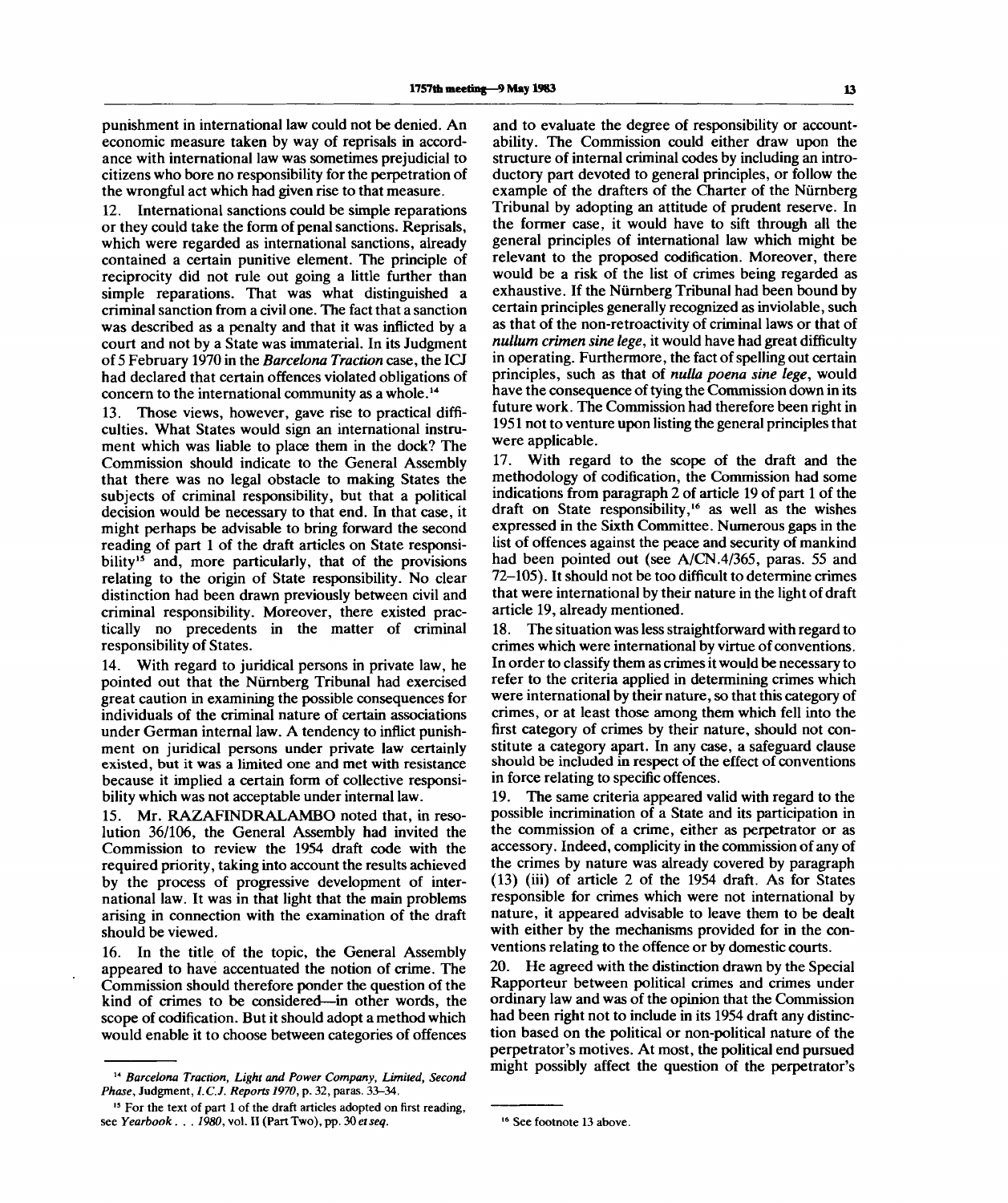responsibility. From that point of view, the distinction between political and non-political offences might just be warranted if the codification were to endorse the position taken by the Commission in 1954 and apply only to individuals, to the exclusion of juridical persons. Such a distinction would, however, be of limited usefulness because certain offences against the peace and security of mankind could only be imputed to States, whose political motive was only too evident. *Apartheid* provided a striking example.

21. He also endorsed the views expressed by the Special Rapporteur as to the criminal responsibility of the State. The existence of such responsibility gave rise to the question of penalties and of the implementation of the code. There seemed to be no reason why the penalties applicable to international crimes, including those which, as appropriate, could be applied to guilty States, should not be listed. In that respect, the Commission might draw not only upon the penalties imposed by the Niirnberg Tribunal, but also upon the array of sanctions provided for by the United Nations Charter and extensively used by the Security Council.

22. The application of penalties presupposed the existence of a jurisdiction to pronounce them. At a time when the efforts of the international community were directed towards the establishment of a new international or world order, to think of orienting those efforts towards the punishment of crimes against the peace and security of mankind was hardly out of place. The countries of the third world, which had been and could be the victims of numerous crimes of that nature, were unanimous in their resolve to fill the legal gap created thus far by the refusal to give serious attention to the topic under consideration. They hoped that the Commission would, within a reasonable period of time, submit to the General Assembly a draft code which would be viable and operational and would no longer constitute a mere catalogue of the crimes in question.

23. Sir Ian SINCLAIR said that the topic under consideration was manifestly of great importance and significance. The generation which had come to maturity during and after the Second World War was well aware of the horrors and suffering inflicted upon individuals and groups during that terrible conflict. The notion *inter arma silent leges* was no longer acceptable. Nor was the subject before the Commission confined to those manifestations of evil which became apparent in times of war or armed conflict. Terror and violence were constantly being practised around the globe and no continent could claim to have been spared from the contagion.

24. The interest which the topic had aroused in the General Assembly and elsewhere could thus be readily understood. However, to believe that the preparation of a draft code would serve as a panacea against all the ills of contemporary society would be mistaken. Such a code could achieve a deterrent effect only if the deterrent were perceived to be real and not illusory—and possibly not even then. The existence of elaborate national penal codes backed by suitable judicial and enforcement machinery had not resulted in the elimination of common

crimes in any country; indeed, many of the more sophisticated criminals operated on the assumption that the chances of detection, conviction and eventual punishment were sufficiently remote to make the risk worth while. That did not mean, however, that the existence of a penal code did not have some deterrent effect upon individuals inherently indisposed to accept the need for regulating anti-social behaviour.

25. The relevance of those general considerations to the topic under debate was twofold. On the one hand, it was unrealistic to think that the elaboration of a code, even if accompanied by an international criminal jurisdiction, would have much deterrent effect upon the actual behaviour of States. On the other hand, such a code might have an impact upon the behaviour of individuals because the notion of individual criminal responsibility under international law could be imparted to members of armed forces or to State officials and could influence their actions in particular circumstances.

26. Another risk attendant upon the enterprise on which the Commission was embarking was related to a contemporary phenomenon, the inflation of language. In that connection, he referred to paragraph (59) of the commentary to article 19 of part 1 of the draft articles on State responsibility, in which the Commission sounded a warning against any confusion between the expression "international crime" as used in that article and similar expressions used in a number of conventions and international instruments to designate certain heinous individual crimes for which States were required to punish the guilty persons adequately, in accordance with the rules of their internal law.<sup>17</sup> The concept of an offence against the peace and security of mankind was clearly not coextensive with the notion of "international crime" as elaborated in the above-mentioned article 19; nor was it necessarily coextensive with the breach of an obligation deriving from a rule of *jus cogens,* as the Commission had been careful to point out in paragraph (62) of its commentary.<sup>18</sup>

27. A definition of offences against the peace and security of mankind could start with the notion of crimes which were international by their very nature in the sense that they derived directly from international law. But even within that more general category, the notion of offences against the peace and security of mankind should be taken to denote crimes of such magnitude and intensity that they shocked the conscience of all mankind. As Mr. Sucharitkul had pointed out (1756th meeting), in classical international law the crime of piracy had fallen into that limited category because the pirate had been acknowledged to be *hostis humani generis,* so that any State was entitled to exercise jurisdiction over him in respect of his criminal activities on the high seas. The modem counterpart of that notion would be a category of crimes under international law recognized by the international community of States as a whole as being offences against the

<sup>17</sup>  *Yearbook. . . 1976,* vol. II (Part Two), pp. 118-119.

<sup>18</sup>  *Ibid.,*pp. 119-120.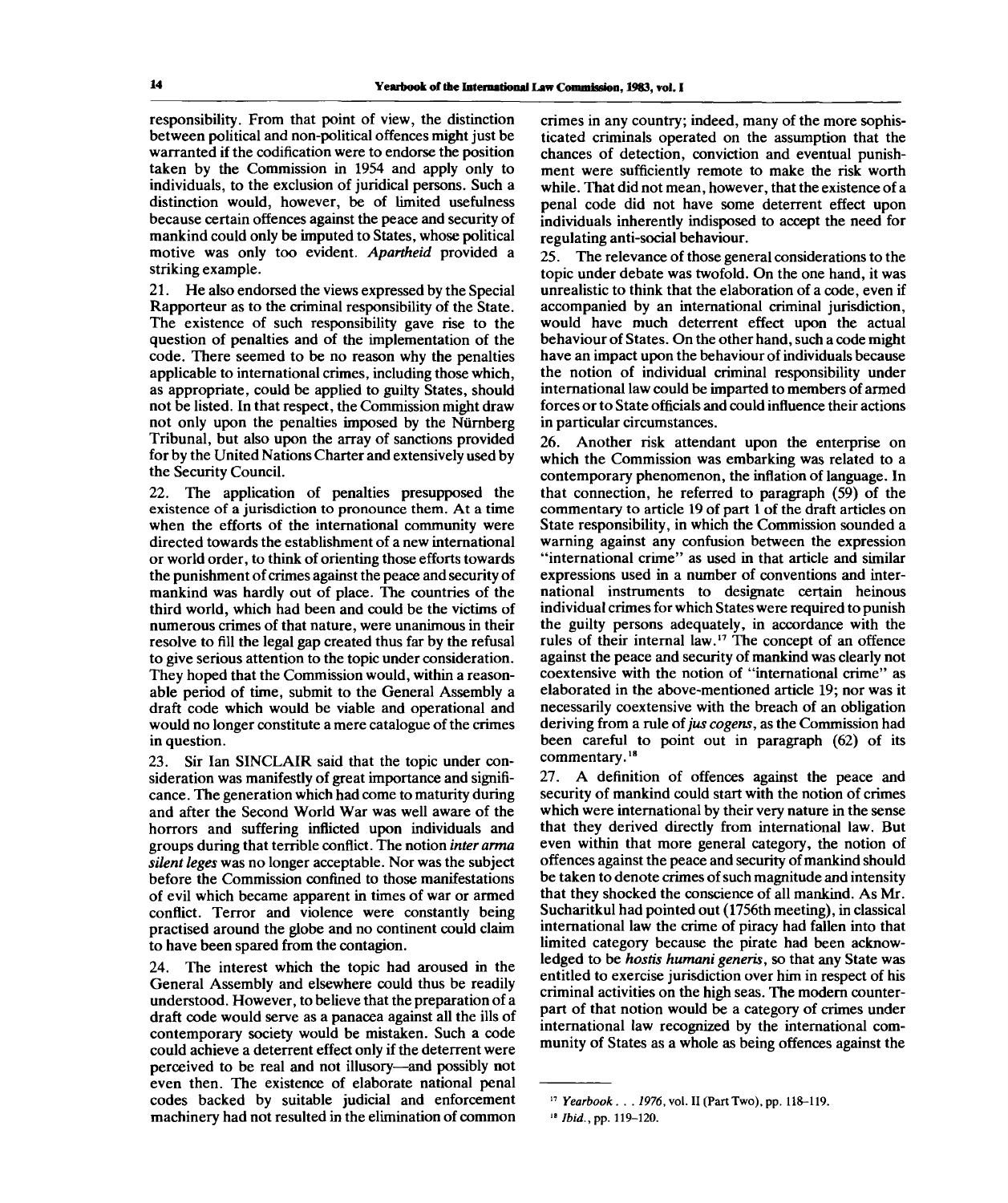peace and security of mankind. Recognition by the international community of States as a whole was surely the key to the problem. In trying to apply that test to the identification of those crimes which should appear in the draft code, the Commission should be careful to distinguish between conduct which might be offensive to the moral conscience and conduct which was so barbaric and so disruptive of peace and security as to qualify the perpetrator as *hostis humani generis.* Certain types of conduct, such as the preparation and waging of wars of aggression, the commission of crimes against the peace, crimes against humanity and war crimes as defined in the Niirnberg principles, certainly fell within the latter category, as did genocide and other comparable largescale breaches of the most fundamental of all human rights, that pertaining to the integrity and inviolability of the human person. Beyond that, the Commission would have to tread cautiously if it wished to construct a viable and realistic code capable of objective application.

28. That the draft code should apply to individuals seemed beyond question; but could it, and should it, be applied to States as such? Realism surely dictated a negative answer. To the extent that the activities of a State resulted in an act of aggression or a threat to, or breach of, international peace and security, the international community had at its disposal a whole panoply of measures of a coercive or semi-coercive nature which could be taken by the Security Council under Chapter VII of the Charter with a view to restoring the situation. The idea of solemnly indicting a State or collective entity for a criminal offence under international law seemed to him to savour of the absurd, at least in the existing state of international relations.

29. Lastly, a very real dilemma arose in connection with implementation. Drafting a code would inevitably involve drawing up a list of crimes, many of which would be imbued with highly political elements or would have been committed for political motives. That being so, it would be highly imprudent and dangerous to leave it to national courts to enforce that code on the basis of the principle of universal jurisdiction. No matter how objective the national court might be in seeking to apply the code, it would inevitably be argued that justice had not been done. There would be overwhelming difficulties in procuring evidence. Indeed, it was not too far-fetched to suppose that the peace and security of mankind might be just as adversely affected by the holding of such a trial before a national court as by the commission of the original offence.

30. Implementation of the code should therefore be ensured by an international criminal court. But was there enough common will in the international community to envisage such a radical development? In the context of its work on the law of treaties, the Commission had deliberately refrained from seeking to identify rules of *jus cogens,* but had pronounced itself clearly on the consequences of a violation of a rule of *jus cogens.* In its work on the draft Code of Offences against the Peace and Security of Mankind, it had to proceed in the opposite direction. It would have to enumerate and define those

gravest of all international crimes which qualified to be treated as offences against the peace and security of mankind. At the same time, if its work was to be meaningful and not simply an exercise in semantics, it would have to consider carefully how the code would be implemented. As the Special Rapporteur's report demonstrated (A/CN.4/364, paras. 60-65), the history of work on the question of establishing an international criminal court was far from encouraging. If the Commission concluded that it was too dangerous to entrust the implementation of the code to national courts, further guidance should be sought from the General Assembly on how it envisaged that the code would be applied. An international penal code which could not be enforced impartially and objectively would be a mockery and a delusion, and would do grave disservice to the cause of international justice.

31. Mr. REUTER congratulated the Special Rapporteur on the clarity, precision and sobriety of expression of his first report on the draft Code of Offences against the Peace and Security of Mankind. The report tackled many issues with regard to which some hesitation was permissible, and the reflections to which it gave rise should be formulated with caution.

32. The Commission should embark upon the examination of the topic in a spirit of obedience to the General Assembly and should endeavour to do useful work — that was to say, work of an essentially legal nature. To remain on strictly legal ground within so eminently political a field would, however, be difficult if only in the matter of defining international crimes. The Commission should, furthermore, take account of international conventions in force or in the process of elaboration and of recommendations by the General Assembly.

33. The Special Rapporteur had raised three major questions, that of the scope of the draft, that of the methodology of codification and that of the implementation of the code. So far as methodology was concerned, he suggested that the question should be put to the General Assembly. The procedure was an unusual one; the Commission generally made suggestions. In order to facilitate matters for the General Assembly, the Commission might perhaps state its preferences when asking for instructions.

34. With regard to the scope of the topic to be dealt with by the Commission, it might be advisable to assess the extent of the material effort involved. The preparation of a report could take between 5 and 10 years; the elaboration of a draft code might take 15 to 20 years. The Commission should adopt a position on that point with a view to informing the General Assembly.

35. The Commission would have to decide whether it was going to deal with both crimes by private persons and crimes by States or with crimes by private persons only. By private persons, he meant individuals and groups of individuals. The Commission had already adopted a position on international crimes committed by States in article 19 of part 1 of the draft articles on State responsibility.<sup>19</sup> That provision defined a scale of gravity of

<sup>19</sup> See footnote 13 above.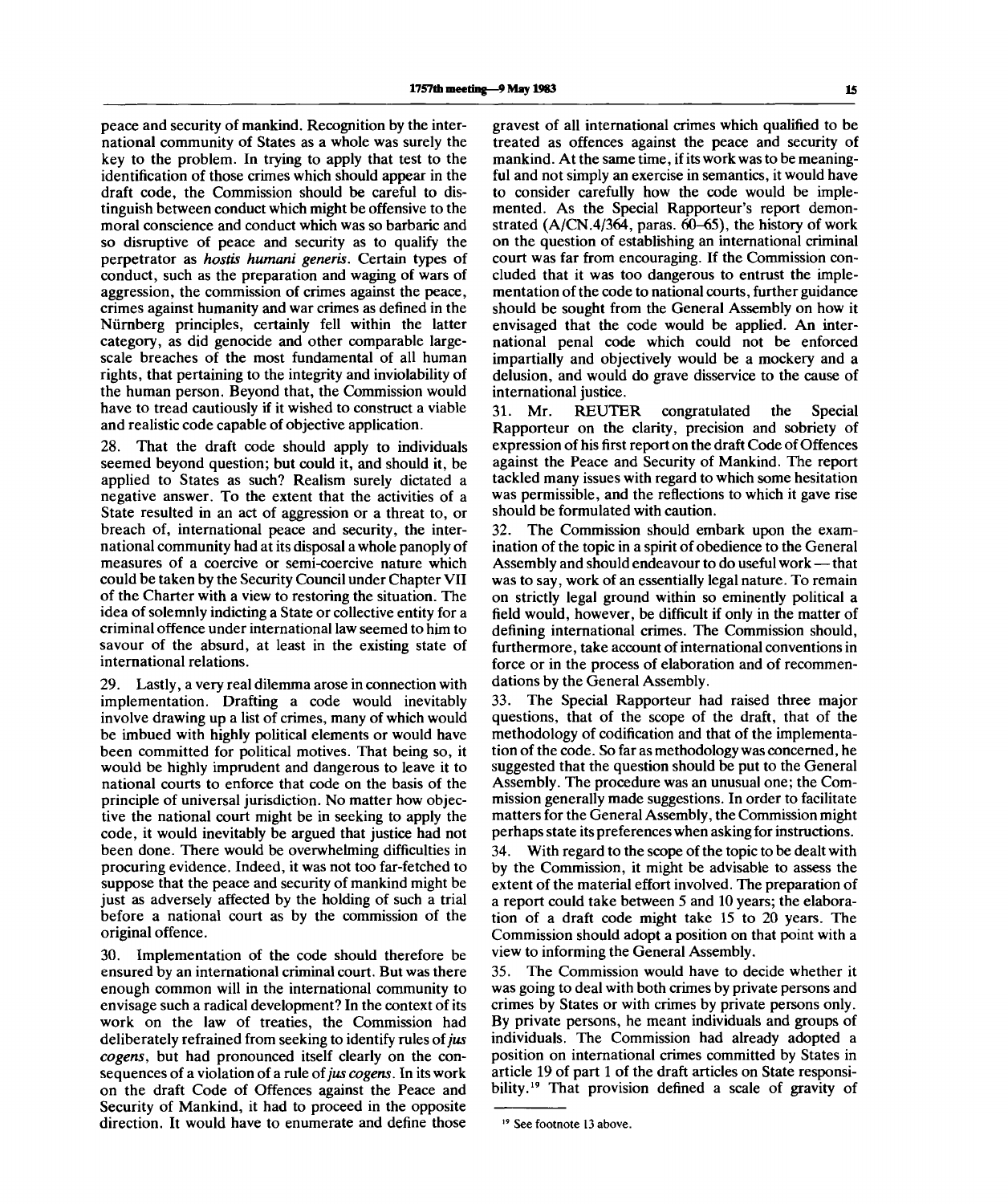international offences, but it said nothing about the régime governing international crimes. If, within the framework of the examination of a draft Code of Offences against the Peace and Security of Mankind, the Commission chose to deal with both crimes by private persons and crimes by States, a problem of demarcation would arise, since part 1 of the draft articles on State responsibility dealt with international crimes of the State in general and the draft under consideration with a specific category of international crimes. Apart from that minor question of demarcation of work areas, a problem of substance was also involved. In principle, the existence of a crime by a State also implied an individual crime; an act of aggression could not be imputed to a State without someone being individually responsible for it. The reverse, however, was not the case, since individual crimes might well not be State crimes.

36. The Commission would have to make a further choice: should the draft code contain general rules or special rules? To confine the code to special rules would mean producing a second edition, revised, corrected and supplemented, of existing texts such as the International Convention on the Suppression and Punishment of the Crime of *Apartheid*<sup>20</sup> or the Convention on the Prevention and Punishment of the Crime of Genocide.<sup>21</sup> Yet treaties remained operative as between States, and it would be an extremely grave matter if the Commission, subordinated as it was to the General Assembly, departed from its exploratory role and attempted to correct the Assembly's work. If there were disputes which prevented the General Assembly from arriving at a solution in an area not regulated by a convention, the Commission could not act as the arbiter between two opposing trends. On the other hand, there were problems in criminal law which had not been envisaged in those texts and in respect of which the Commission could make suggestions: statutory limitations on international offences committed by States, aggravating circumstances, justificatory facts, mitigating circumstances, provocation, threat and complicity.

37. A third question on which the Commission would have to take a decision was whether to confine itself to drawing up a list of offences, and perhaps of penalties, or to embark upon the subject of application of penalties. A schedules of penalties for States—for example, deprival of a part of the national territory, whose size would vary according to the gravity of the crime—was difficult to imagine because every problem was specific to itself and because the criminal responsibility of States was a political responsibility. Because of that, punishment was not something that a judicial body could be asked to dispense or apply. On the other hand, the establishment of an international court of justice for private individuals could be envisaged; the General Assembly might be asked for its views on that point. The Commission should ask itself what was politically and legally possible in the contemporary world. A universal competence to punish and an obligation to extradite might have to be envisaged.

38. Mr. BOUTROS GHALI said that he would confine himself to a few preliminary considerations which might be modified in the course of the debate. An initial problem which had attracted his attention was whether the establishment of an international jurisdiction entrusted with the implementation of the code should be envisaged. In other words, was it necessary to consider the question of the procedural rules which the operation of such a jurisdiction presupposed? While recognizing the close connection between an offence and its punishment, he suggested that the Commission should defer the study of that problem to a later stage and concentrate exclusively on elaborating the draft code. Such a deferral was warranted for two reasons: first, it corresponded to the general evolution of international law, which had begun with the normative stage before going on to the institutional stage; second, by reducing the volume of work to be done, the Commission would proportionally increase the practical possibilities of elaborating the code. A suggestion to that effect might be made to the General Assembly.

39. A second problem related to codification. It might be asked why the Commission, which had been requested to prepare a Code of Offences against the Peace and Security of Mankind in 1947, had failed to complete its task and why the idea of the code had recently re-emerged. The first draft had been too closely tied to the Niirnberg principles and had been embarked upon in a cold war context. Today there was something of a revival of the cold war, but the situation contained a new element in the form of new conventions which had been elaborated or were in preparation. A growing maturity of the international community had made public opinion aware of the need for a draft code.

40. That being so, the question arose of how those conventions should be reviewed and integrated in the draft. The discussion on the draft code might cast doubt upon certain principles proclaimed in the conventions. Furthermore, the elaboration of the draft would perhaps make the Commission's work in connection with other agreements more difficult. Without minimizing the importance of the Niirnberg and Tokyo Judgments, he would suggest that the Commission should give far more attention to conventions already concluded and implemented and should draw up a list of such instruments. Such a list would help the Commission and the Special Rapporteur to assess the amount of work that would be needed and the General Assembly to visualize more clearly what work it was requesting and, consequently, to form a clearer picture of the code to be elaborated.

41. Summing up, he suggested that the Commission should at first tackle the subject with limited ambitions. If it did so, there would be no need to fear the profound divergences in international opinion as to the elaboration of the draft code.

<sup>&</sup>lt;sup>20</sup> General Assembly resolution 3068 (XXVIII) of 30 November 1973, annex; see also United Nations, *Juridical Yearbook 1973* (Sales No. E.75.V.l),p.7O.

<sup>21</sup> United Nations, *Treaty Series,* vol. 78, p. 277.